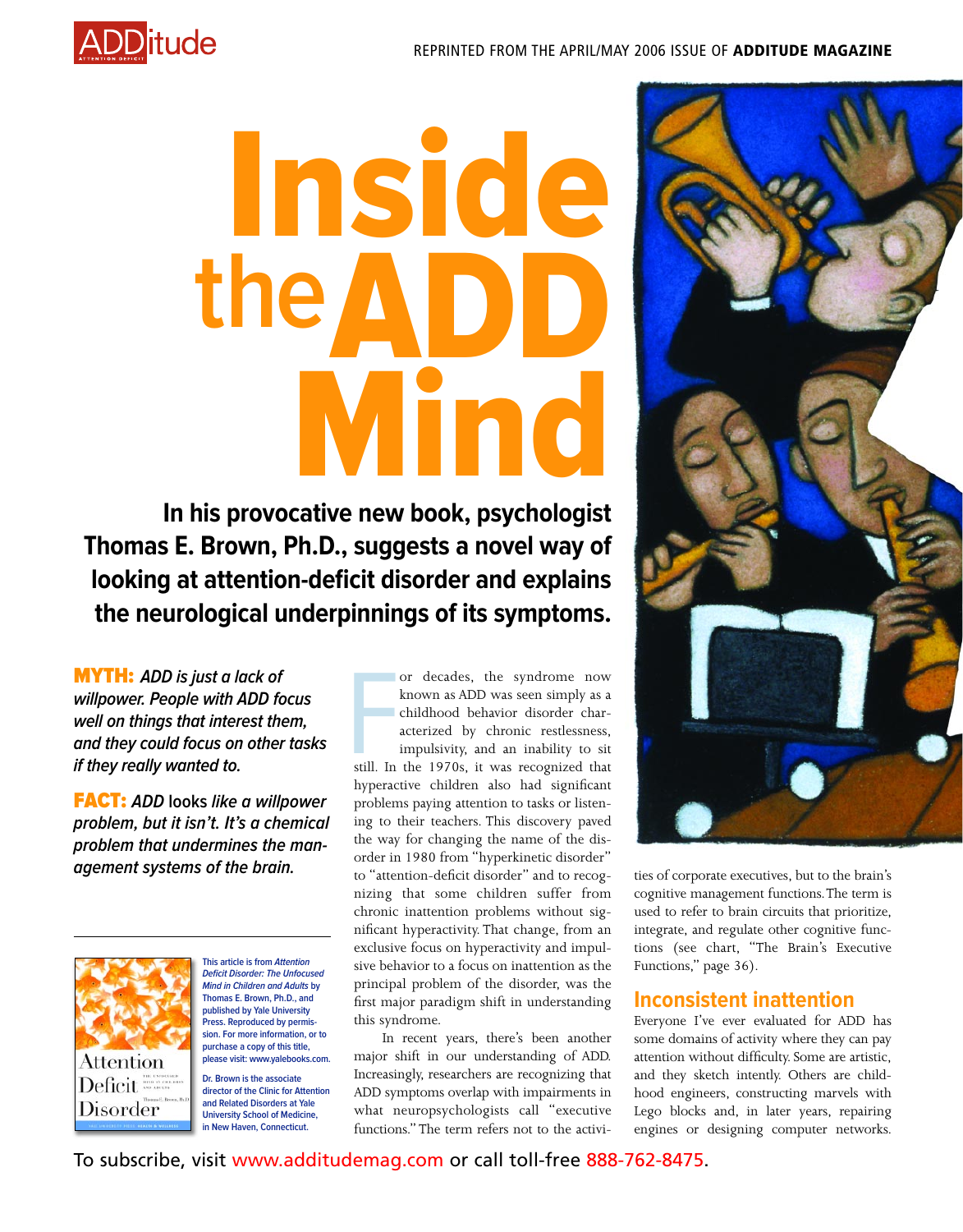



Others are musicians who push themselves for hours at a time to learn a new song or to compose a new piece of music.

How can someone who is good at paying attention to some activities be unable to pay attention to other tasks that they know are important? When I pose this question to patients with ADD, most say something like: "It's easy! If it's something I'm really interested in, I can pay attention. If it's not interesting to me, I can't, regardless of how much I might want to."

Most non-ADDers respond to this answer with skepticism. "That's true for anyone," they say. "Anybody's going to pay better attention to something they're interested in than to something they're not." But when faced with something boring that they know they have to do, non-ADDers can *make themselves* focus on the task at hand. People with ADD lack this ability unless they know that the consequences of not paying attention will be immediate and severe.

### **Metaphors for executive functions**

Imagine a symphony orchestra in which each musician plays his or her instrument very well. If there is no conductor to organize the orchestra, to signal the introduction of the

woodwinds or the fading out of the strings, or to convey an overall interpretation of the music to all players, the orchestra will not produce good music.

Symptoms of ADD can be compared to impairments, not in the musicians but in the conductor. Typically, people with ADD are able to pay attention, to start and stop their actions, to keep up their alertness and effort, and to use their short-term memory effectively when engaged in certain favorite activities. This indicates that these people are not totally unable to exercise attention, alertness, or effort. They can play their instruments very well—but only sometimes. The problem lies in their chronic inability to activate and manage these functions in the right way at the right time.

One way to consider this broader view of attention as executive functions is to observe situations where tasks are *not* dealt with effectively. Martha Bridge Denckla, M.D., professor of neurology, pediatrics, and psychiatry at Johns Hopkins University School of Medicine, in Baltimore, has written about intelligent patients with no specific learning disabilities who have chronic difficulties in dealing effectively with tasks. In her 1996 book *Attention, Memory, and Executive Function*, she compares these people to a disorganized cook trying to get a meal on the table.

"Imagine a cook who sets out to cook a certain dish, who has a well-equipped kitchen, including shelves stocked with all the necessary ingredients, and who can even read the recipe in the cookbook. Now imagine, however, that this individual does not take from the shelves all the relevant ingredients, does not turn on the oven in a timely fashion so as to have it at the proper heat when called for in the recipe, and has not defrosted the central ingredient. This individual can be observed dashing to the shelves, searching for the next spice mentioned in the recipe, hurrying to defrost the meat and heat the oven out of sequence. Despite possessing all the equipment, ingredients, and instructions, this motivated but disheveled cook is unlikely to get dinner on the table at the appointed hour."

The "motivated but disheveled cook" sounds very much like a person with severe ADD who tries to accomplish a task but is unable to "get it together." Individuals with ADD often describe themselves as intensely wanting to accomplish various duties for

To subscribe, visit www.additudemag.com or call toll-free 888-762-8475.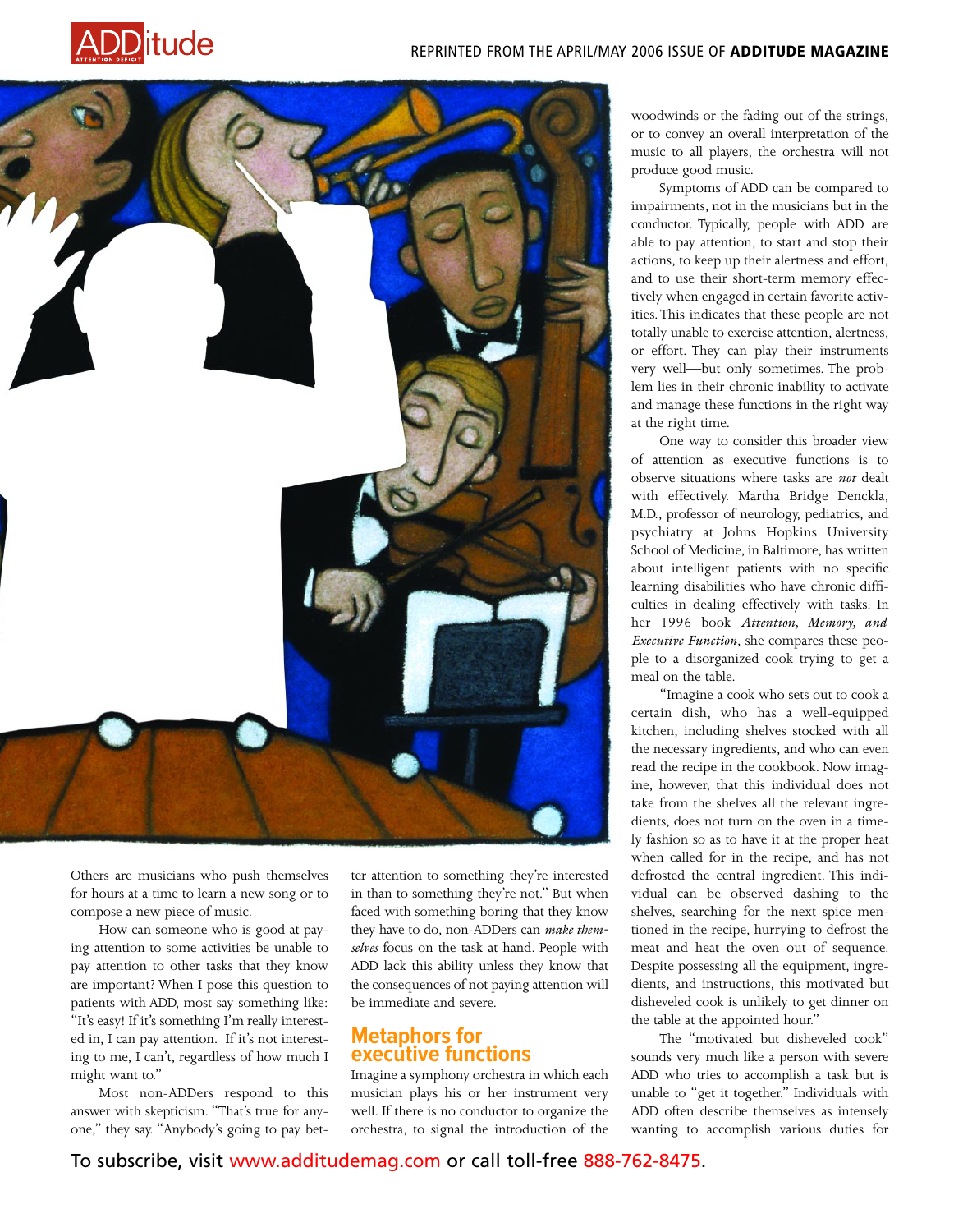



on. Dr. Brown organizes executive functions into six clusters (above). Impairments in these clusters tend to show up together in persons with ADD, and to respond together to ADD medication.

which they are unable to activate, deploy, and sustain the needed executive functions.

#### **Executive functions and awareness**

A 43-year-old man came to my office with his wife to be evaluated for attentional problems. Both of the couple's children had recently been diagnosed with ADD and had benefited from treatment. When I explained that most children diagnosed with ADD have a parent or other close relative with ADD, both parents laughingly responded, "Those apples haven't fallen far from the tree." Both agreed that the father had more ADD symptoms than either of the children. Here's how the wife described her husband:

"Most of the time he's totally spaced out. Last Saturday he set out to fix a screen upstairs. He went to the basement to get some nails. Downstairs he saw that the workbench was a mess, so he started organizing the workbench. Then he decided he needed some pegboard to hang up the tools. So he jumped into the car and went to buy the pegboard. At the lumber yard he saw a sale on spray paint, so he bought a can to paint the porch railing and came home totally unaware that he hadn't gotten the pegboard, that he had never finished sorting out the workbench, and that he had started out to fix the broken screen that we really needed fixed. What he needs is a lot more awareness of what he is doing. Maybe that medicine our kids are taking can give him that."

From this wife's description, one might conclude that the central problem of ADD is essentially a lack of sufficient self-awareness. She seems to believe that if only her husband were more steadily aware of what he is doing, he would not be so disorganized, jumping from one task to another without completing any single one. But most people do not require constant self-awareness to complete routine tasks. For most people, most of the time, operations of executive functions occur automatically, outside the realm of conscious awareness.

For example, while driving a car to the local supermarket, experienced drivers do not talk themselves through each step of the process. They do not have to say to themselves: "Now I put the key in the ignition, now I turn on the engine, now I check my mirrors and prepare to back out of my driveway," and so on.

Experienced drivers move effortlessly through the steps involved in starting the car, negotiating traffic, navigating the route, observing traffic regulations, finding a parking place, and parking the car. In fact, while doing these complex tasks, they may be tuning their radio, listening to the news, thinking about what they intend to prepare for supper, and carrying on a conversation.

Adapted from Attention-Deficit Disorder: The Unfocused Mind in Children and Adults**,** by Thomas E. Brown, Ph.D.

Even the simpler example of keyboarding on a computer illustrates the point. If one can type fluently without stopping to consciously select and press each individual key, one's mind is left free to formulate ideas and to convert these into words, sentences, and paragraphs that convey ideas to a reader. Interrupting one's writing to focus on and press keys one at a time costs too much time and effort; it cannot be done very often if one is to write productively.

Many other routine tasks of daily life for example, preparing a meal, shopping for groceries, doing homework, or participating in a meeting—involve similar self-management in order to plan, sequence, monitor, and execute the complex sequences of behavior required.Yet for most actions, most of the time, this self-management operates without full awareness or deliberate choice.

The problem of the "unaware" husband is not that he fails to think enough

# ADD Is Not Like Pregnancy

ADD is not like pregnancy, where one either does or does not have the characteristics, where there is no "almost" or "a little bit."

ADD is more like depression, which occurs along a continuum of severity.

Everyone occasionally has symptoms of a depressed mood. But being unhappy for a few days does not qualify one for the diagnosis of depression. It is only when symptoms of depression significantly interfere with an individual's activities over a longer time that he is eligible for such a diagnosis.